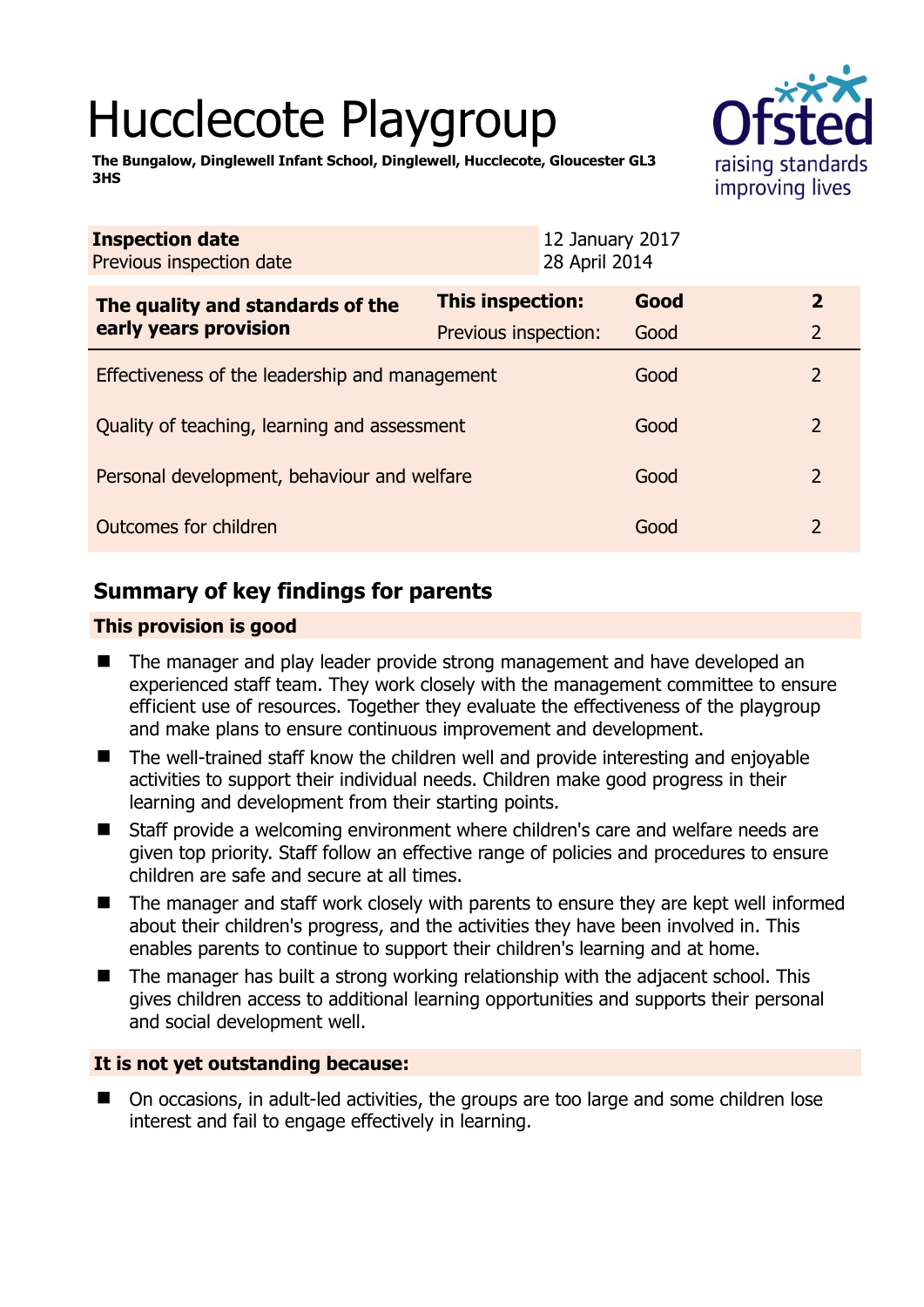## **What the setting needs to do to improve further**

#### **To further improve the quality of the early years provision the provider should:**

■ ensure the size of groups for adult-led activities are manageable to enable all children to participate fully and engage in learning as well as possible.

#### **Inspection activities**

- The inspector held discussions with a group of parents and took account of their views.
- The inspector observed a range of activities inside and in the outdoor area.
- The inspector talked to the children, and held discussions with all staff present.
- The inspector sampled some of the playgroup's documentation.
- The inspector conducted a joint observation with the deputy play leader.

#### **Inspector**

Edgar Hastings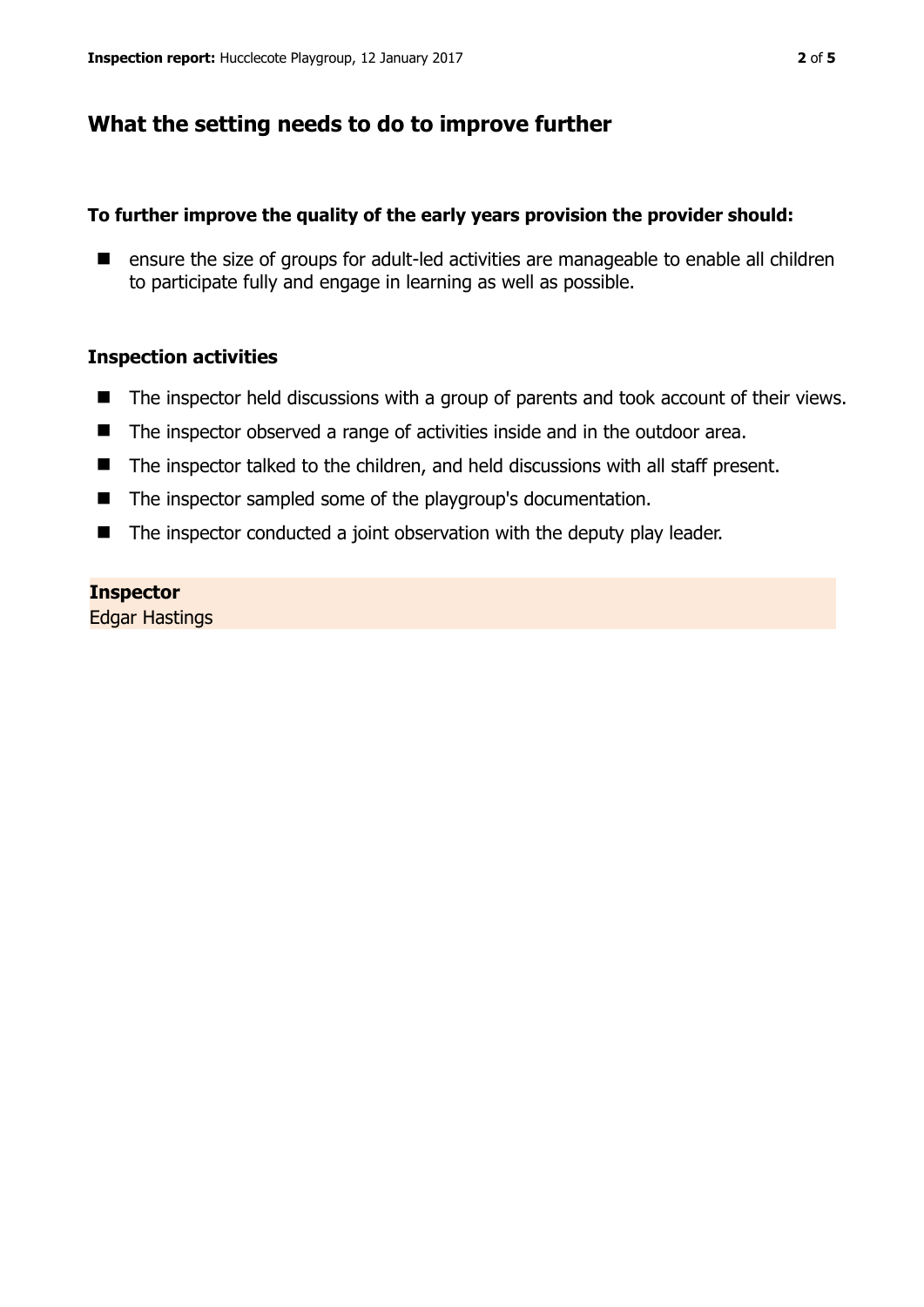## **Inspection findings**

#### **Effectiveness of the leadership and management is good**

The manager is forward thinking in sharing her leadership roles with senior staff as part of their development. Staff are now empowered and well prepared to take over the lead role should the occasion arise. Together, staff and committee have identified areas for development, and have obtained a grant to make further improvements to the outdoor area. Staff undergo regular performance management to assess their effectiveness and to identify areas for development. They undertake further training to support their development of knowledge and skills, including storytelling techniques and methods of recording children's progress. The manager works in close partnership with other childcare providers in the area to support children who are cared for jointly. Safeguarding is effective. All staff undertake regular safeguarding training and are conversant with the child protection policy. They are familiar with the procedures to follow should there be any concerns over the welfare of the children.

#### **Quality of teaching, learning and assessment is good**

Staff plan daily activities to support all children based on their interests. These now include large group activities, although there is room for further improvement in how these are organised. With parents, staff identify children's individual needs and interests. They make detailed observations to assess children's progress and to identify their next steps in learning. Staff accurately monitor children's progress and identify where there are any gaps in their learning. Children whose home language is not English are supported well. Effective strategies ensure they feel fully included. Parents and staff enjoy celebrating the 'wow' moments of children's achievements.

#### **Personal development, behaviour and welfare are good**

Staff develop strong and warm relationships with children, who feel secure in the safe environment. Children develop the values of kindness, courtesy and respect for each other, and for adults, because staff place a strong emphasis on this part of their social development. Behaviour is good because staff use effective strategies to encourage children to share and take turns. A strong focus on doing things for themselves, such as tidying away toys after use, encourages children to develop appropriate levels of independence. Staff encourage children to adopt healthy lifestyles through healthy eating, and to wash their hands before eating and after messy play. The provision of daily outdoor activities allows children to benefit from being physically active.

#### **Outcomes for children are good**

Children make good progress from their starting points. They develop self-help skills and learn to play cooperatively with others. Children count to at least 10 and use a range of writing materials. They are well prepared for the next stage in their learning.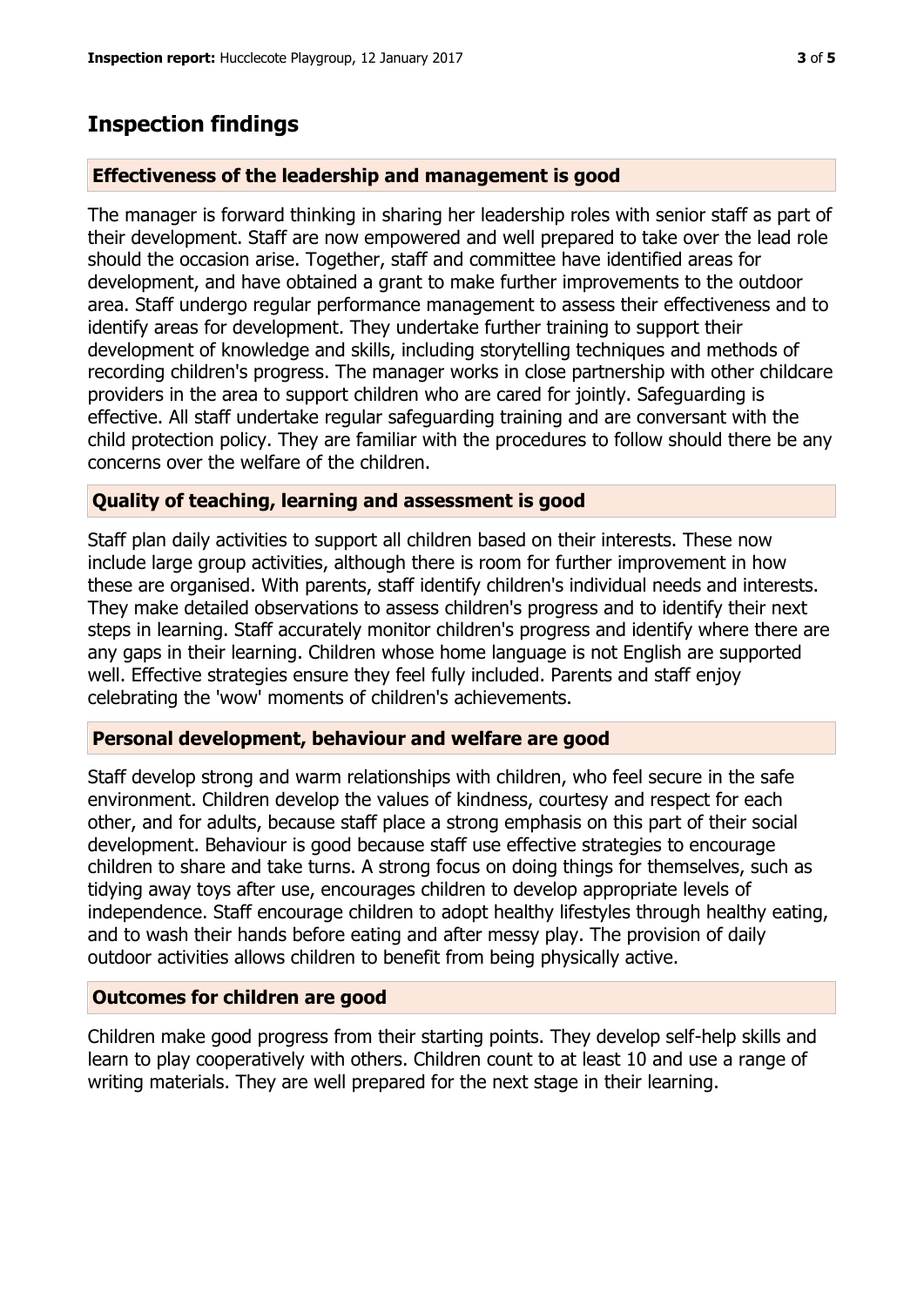## **Setting details**

| Unique reference number                             | EY465344                       |  |
|-----------------------------------------------------|--------------------------------|--|
| <b>Local authority</b>                              | Gloucestershire                |  |
| <b>Inspection number</b>                            | 1069475                        |  |
| <b>Type of provision</b>                            | Sessional provision            |  |
| Day care type                                       | Childcare - Non-Domestic       |  |
| <b>Registers</b>                                    | Early Years Register           |  |
| <b>Age range of children</b>                        | $2 - 4$                        |  |
| <b>Total number of places</b>                       | 16                             |  |
| <b>Number of children on roll</b>                   | 51                             |  |
| Name of registered person                           | Hucclecote Playgroup Committee |  |
| <b>Registered person unique</b><br>reference number | RP909636                       |  |
| Date of previous inspection                         | 28 April 2014                  |  |
| <b>Telephone number</b>                             | 07592020541                    |  |

Hucclecote Playgroup opened in 1972 and re-registered in 2013 in new premises. It is managed by a voluntary committee of parents. The playgroup operates from The Bungalow situated on the grounds of Dinglewell Infant School in the Hucclecote area of Gloucester. The playgroup is open each weekday during term times. Sessions operate from 9am to 2.45pm on Monday and Friday, and from 9am to 11.30am and 11.45am to 2.45 pm on Tuesday, Wednesday and Thursday. The playgroup receives funding for the provision of free early education for children aged three and four years. The playgroup employs five staff to work directly with the children and an administrator and premises officer. All childcare staff hold appropriate qualifications to level 2 or 3.

This inspection was carried out by Ofsted under sections 49 and 50 of the Childcare Act 2006 on the quality and standards of provision that is registered on the Early Years Register. The registered person must ensure that this provision complies with the statutory framework for children's learning, development and care, known as the early years foundation stage.

Any complaints about the inspection or the report should be made following the procedures set out in the guidance 'Complaints procedure: raising concerns and making complaints about Ofsted', which is available from Ofsted's website: www.gov.uk/government/organisations/ofsted. If you would like Ofsted to send you a copy of the guidance, please telephone 0300 123 4234, or email enquiries@ofsted.gov.uk.